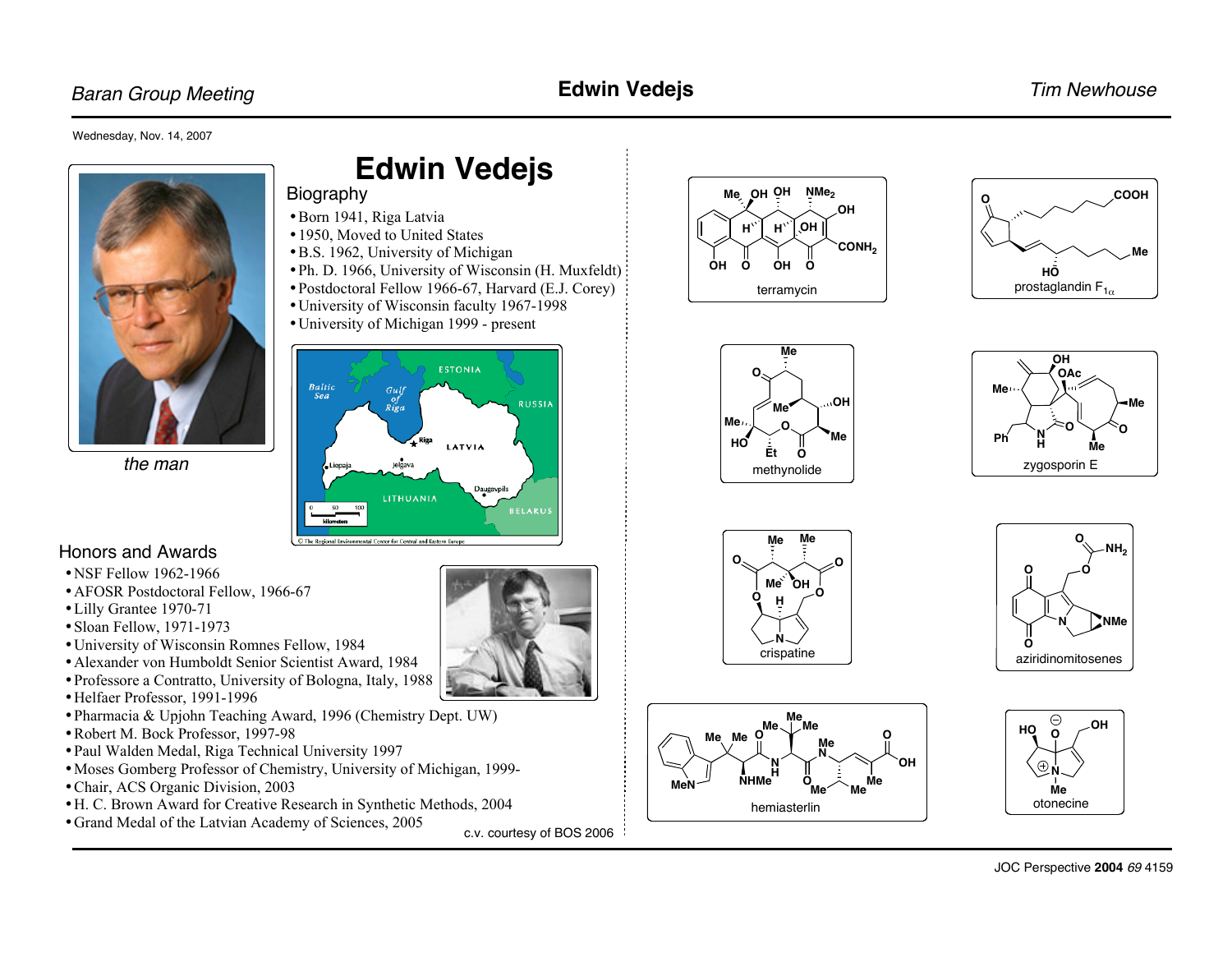### **Baran Group Meeting**

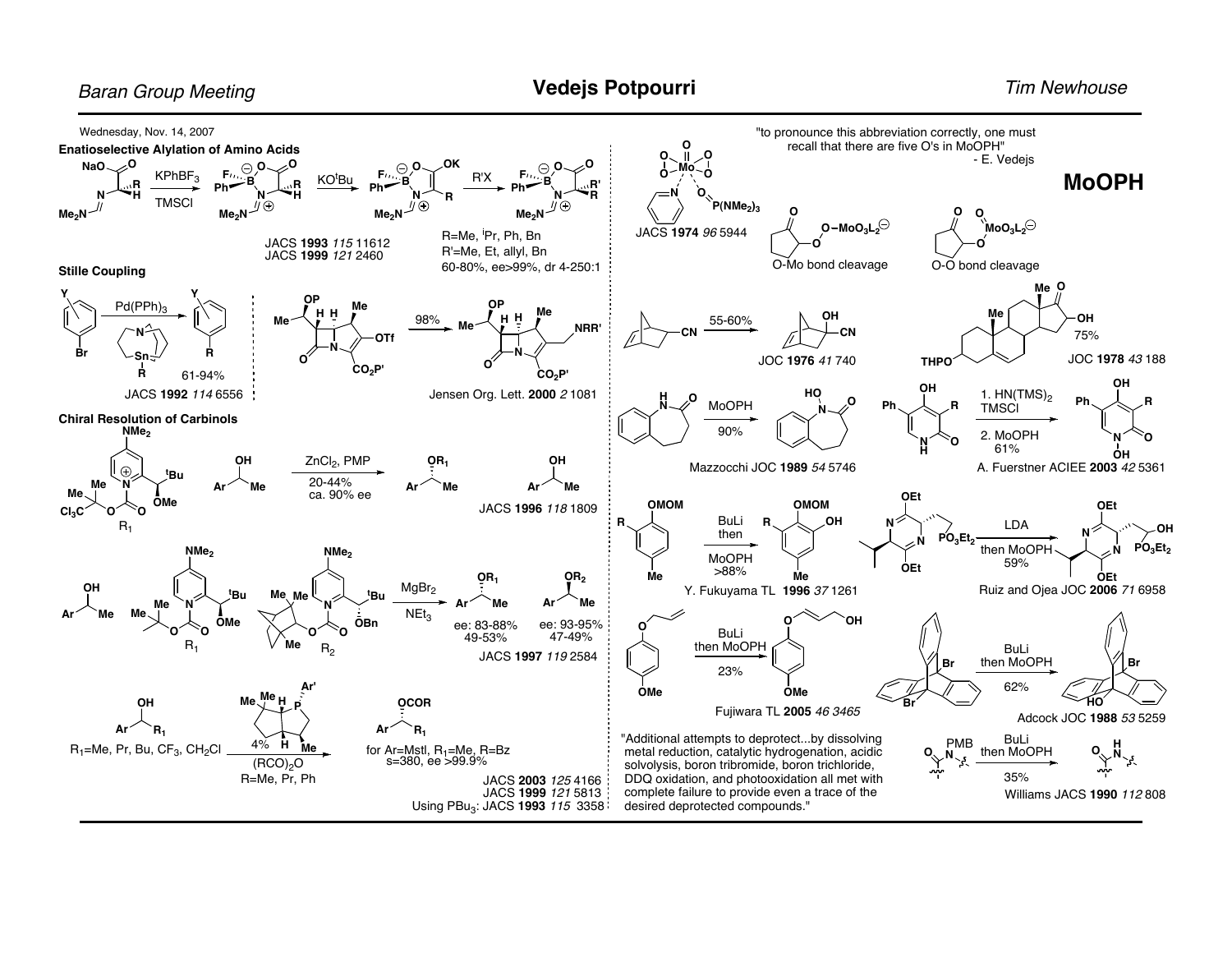Wednesday, Nov. 14, 2007

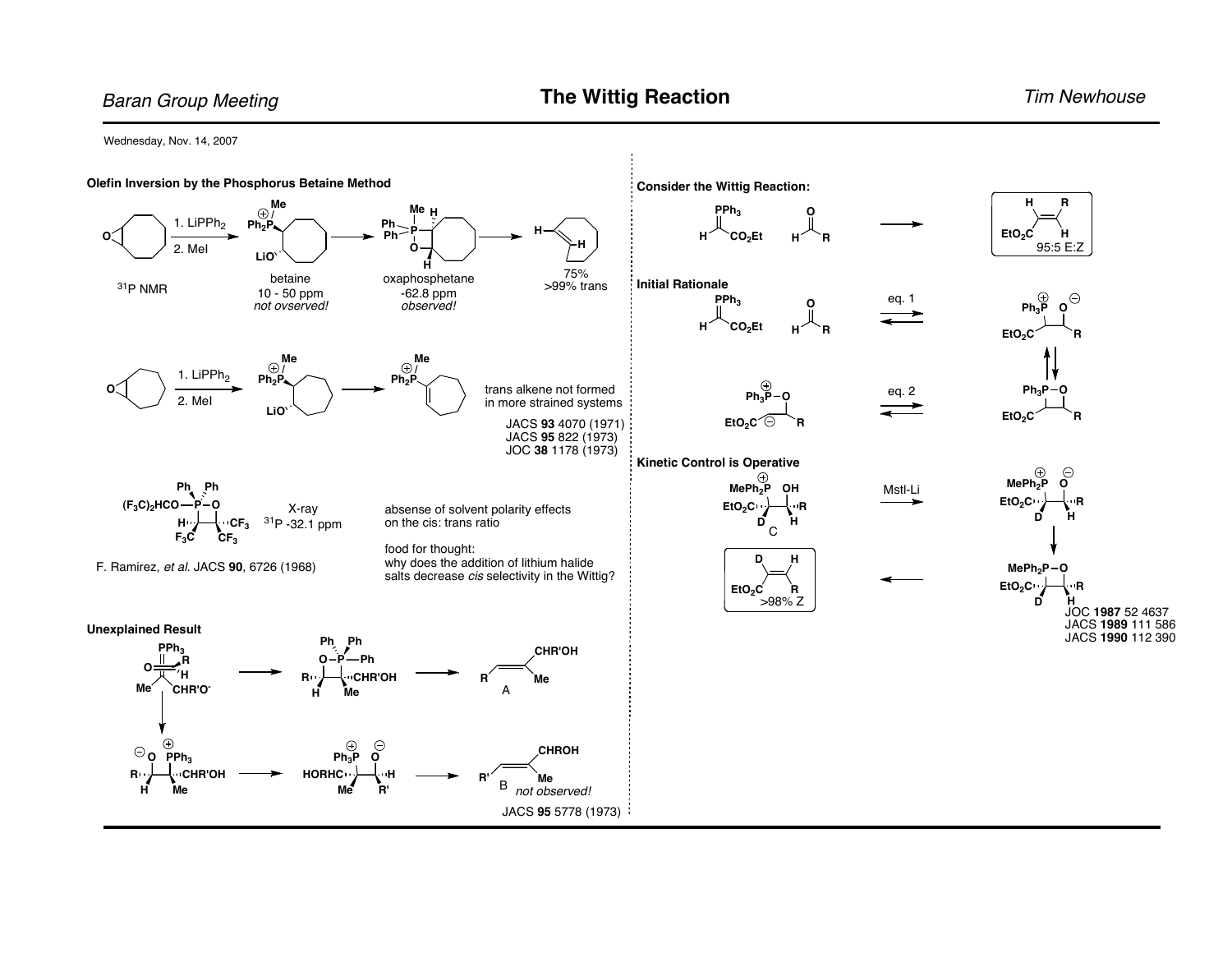Wednesday, Nov. 14, 2007 OMe **OMe DABCO**  $TfO'$  $\overset{\oplus}{\mathsf{TMS}\text{-}\mathsf{CH}_2\text{-}\mathsf{PPh}_3}$ **TMS**  $rac{\text{CSF}}{70\%}$  $PPh<sub>3</sub>$ TMS-CH<sub>2</sub>-OTf **TMS TMS** 1. LDA 60%  $MoO<sub>5</sub>$ ·Py·HMPA 2. BnBr, NaH, 90% Ph. **BnO BnO** CsF  $\odot$ **BnO OMe** OMe CHO<sub>2</sub>Et  $CsF$ MeOTf 81% **CO<sub>2</sub>Et**  $\bigodot$ CO<sub>2</sub>Et **TMS** Ñ  $\sqrt{7}$ MS  $\mathcal{F}$ MS  $\bigcirc$  $\odot$  $\odot$ **COOMe TMS** Me CsF  $TiO$ `TMS Me 70%  $\odot$ nn. COOMe **BnO BnO** OMe COOMe **BnO** COOMe  $\overline{H}$ 51%  $H_2$ /Pd/C 83%  $\odot$  $\odot$  $TfO$  $CsF$ 48h, 20°C `TMS **TMS**  $\bigodot$ 88% 54% SePh<br>COOMe **BnO** COOMe **BnO BnO COOMe**  $\boldsymbol{\mathsf{H}}$ Ĥ  $H$  $m$ -CPBA **LDA** Рń  $Ph'$  $Ph$  $Ph$ then DMS  $(PhSe)_2$ then heat 95% 90% 1. DIBAL 2. Na/NH<sub>3</sub> TfO<sup>1</sup> CsF 82% **TMS** 70%  $\odot$ . **TMS** Me <u>М</u>е  $N_{\infty}$  $\ominus$ **HOOC** COOH  $\mathbf{o}$ **COOMe** HO OH **MeOOC**  $H$ Miki Heterocycles 1984 22 71 Me OH Me<sup>®</sup> 'Me Ο  $HO$  $H$ Me retronecine **MeO MeO**  $\mathbb{R}^{\Theta}$ TMS<sup>5 eq.</sup> AgF 68% JACS 1980 102 7993 JACS 1984 106 3030 crispatine **NC** `์N´<br>Me **NMe TMSO** Me CHBr<sub>2</sub> 1. nBuLi, -78°C Me. **OTMS**  $CH<sub>2</sub>Br<sub>2</sub>$ O O Me. Me  $\mathbf{o}$ O  $\cdot$ OH 2. -45<sup>o</sup>C Reniera isoindole LĎA  $Me<sub>2</sub>$ Me Me 3. TMSCI Parker and Padwa TL 1984 25 4917 Me **Me** 84% 44% 85% **TMSO** Me ,<br>Ме Me **TMSO TMSO** Me

For other examples see: Chem. Rev. 1986 86 941 Triflate Alkylating Agents: JOC 1977 42 3109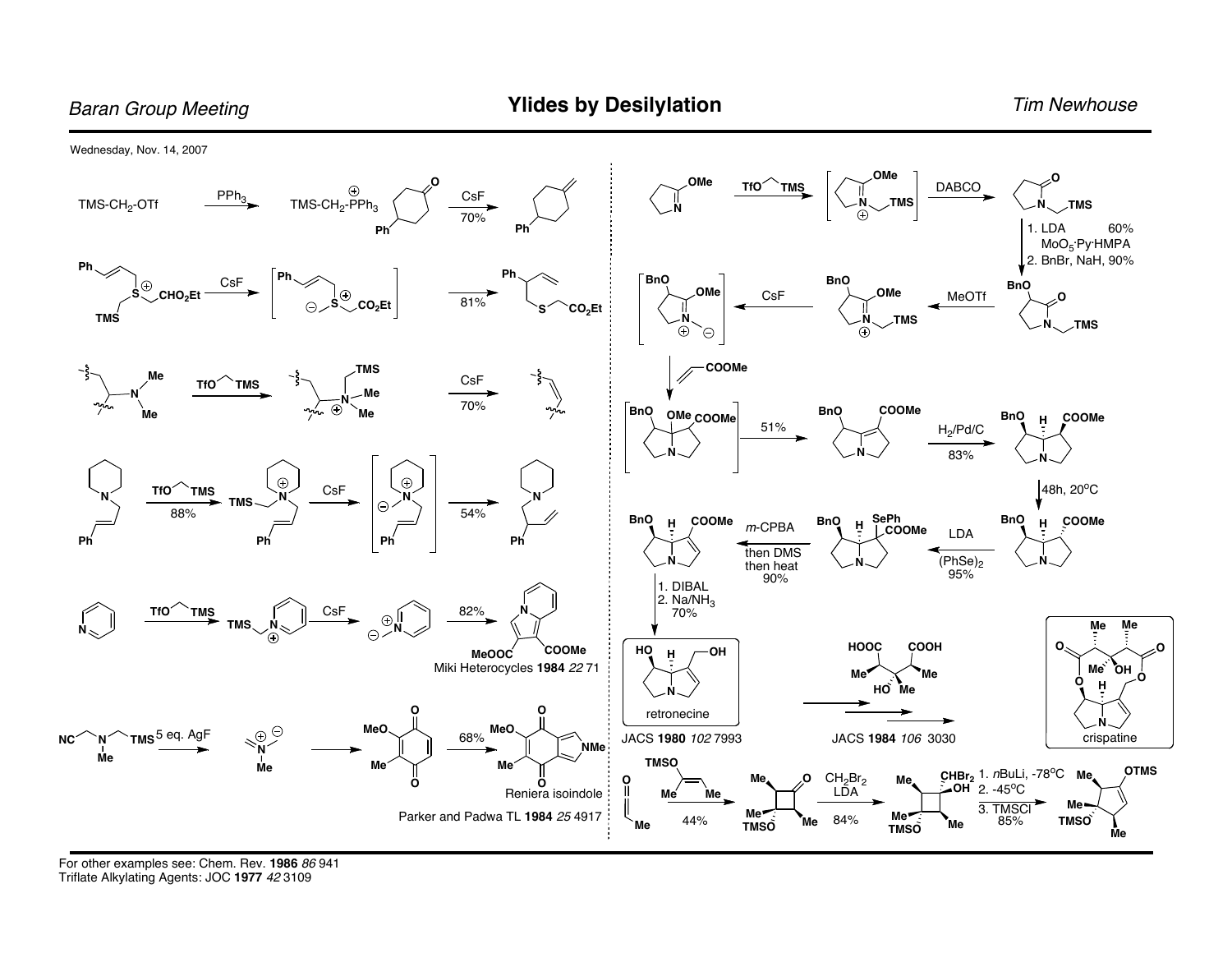Baran Group Meeting **Aziridinomitosenes Aziridinomitosenes** Tim Newhouse

Wednesday, Nov. 14, 2007

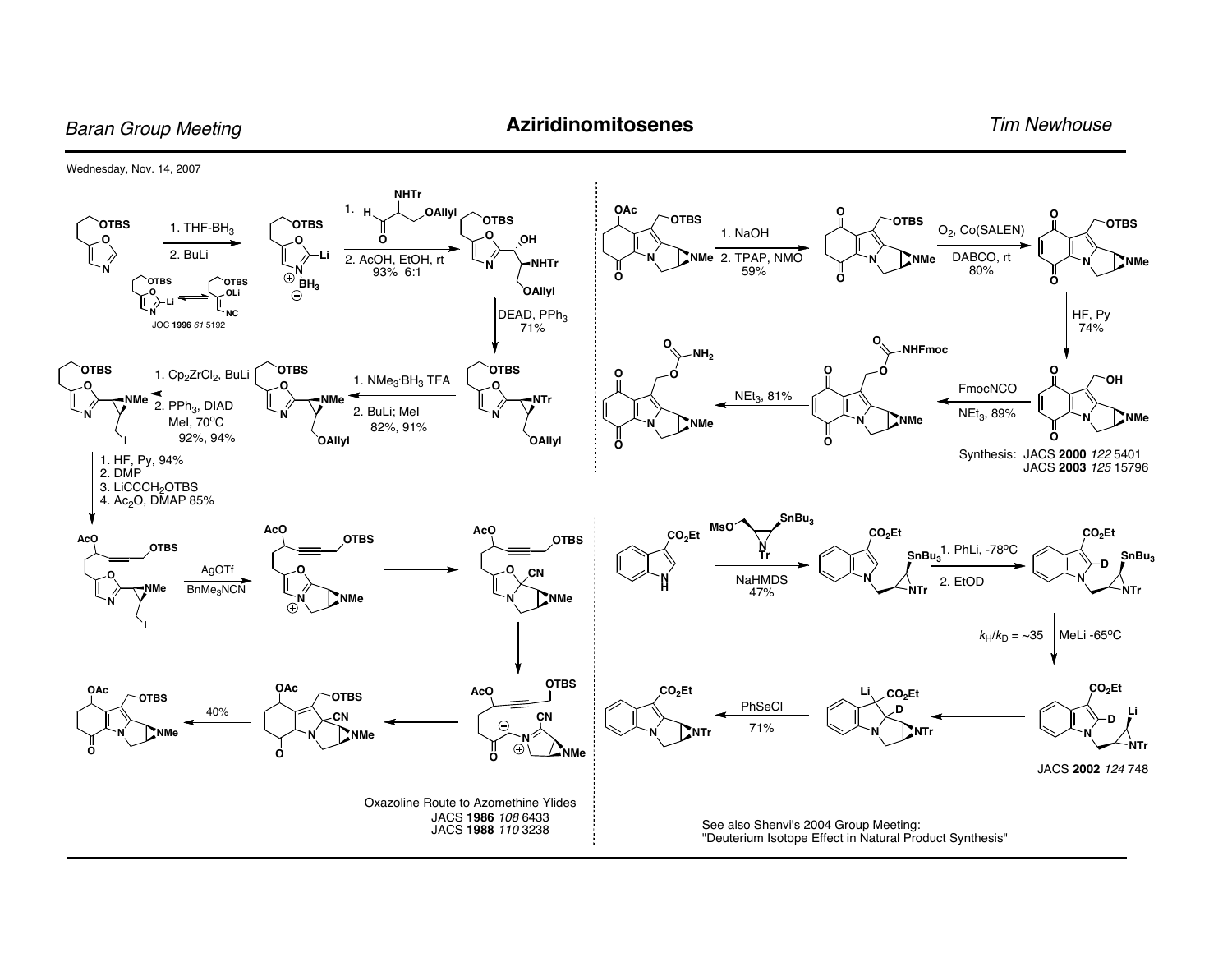Wednesday, Nov. 14, 2007



Sulfure Mediate Ring Expansions in Total Synthesis: Acc. Chem. Res. **1984** <sup>17</sup> 358